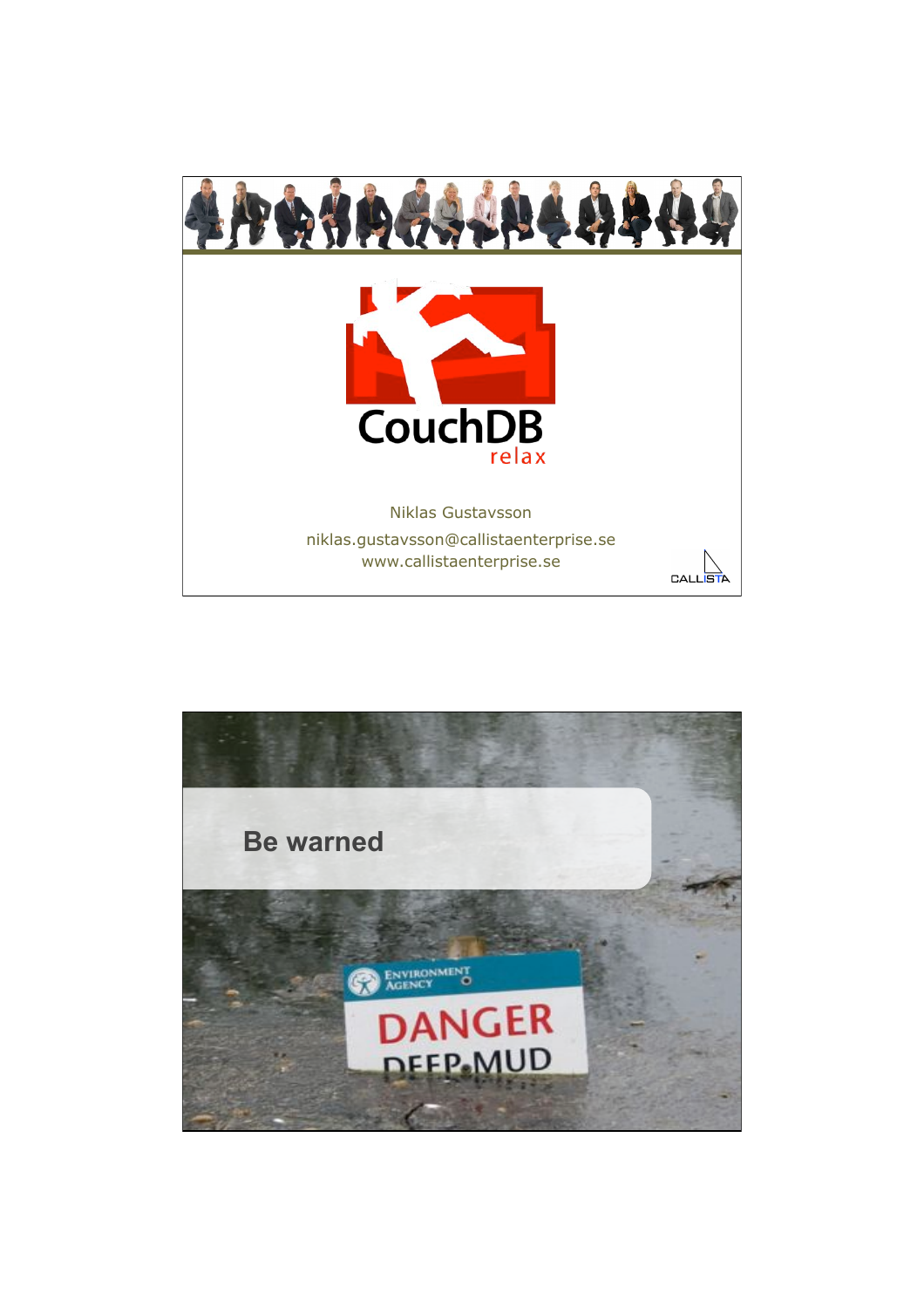

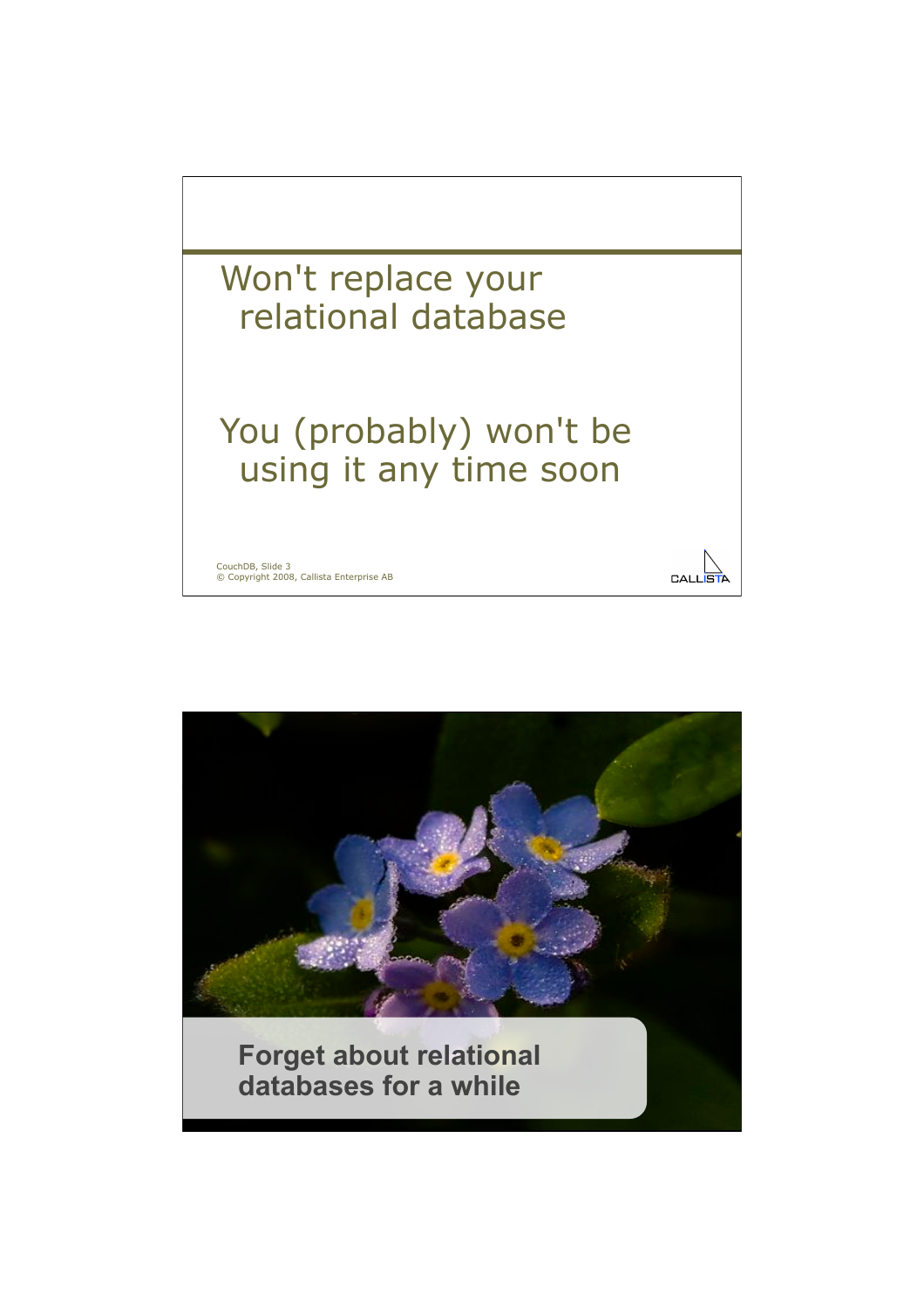

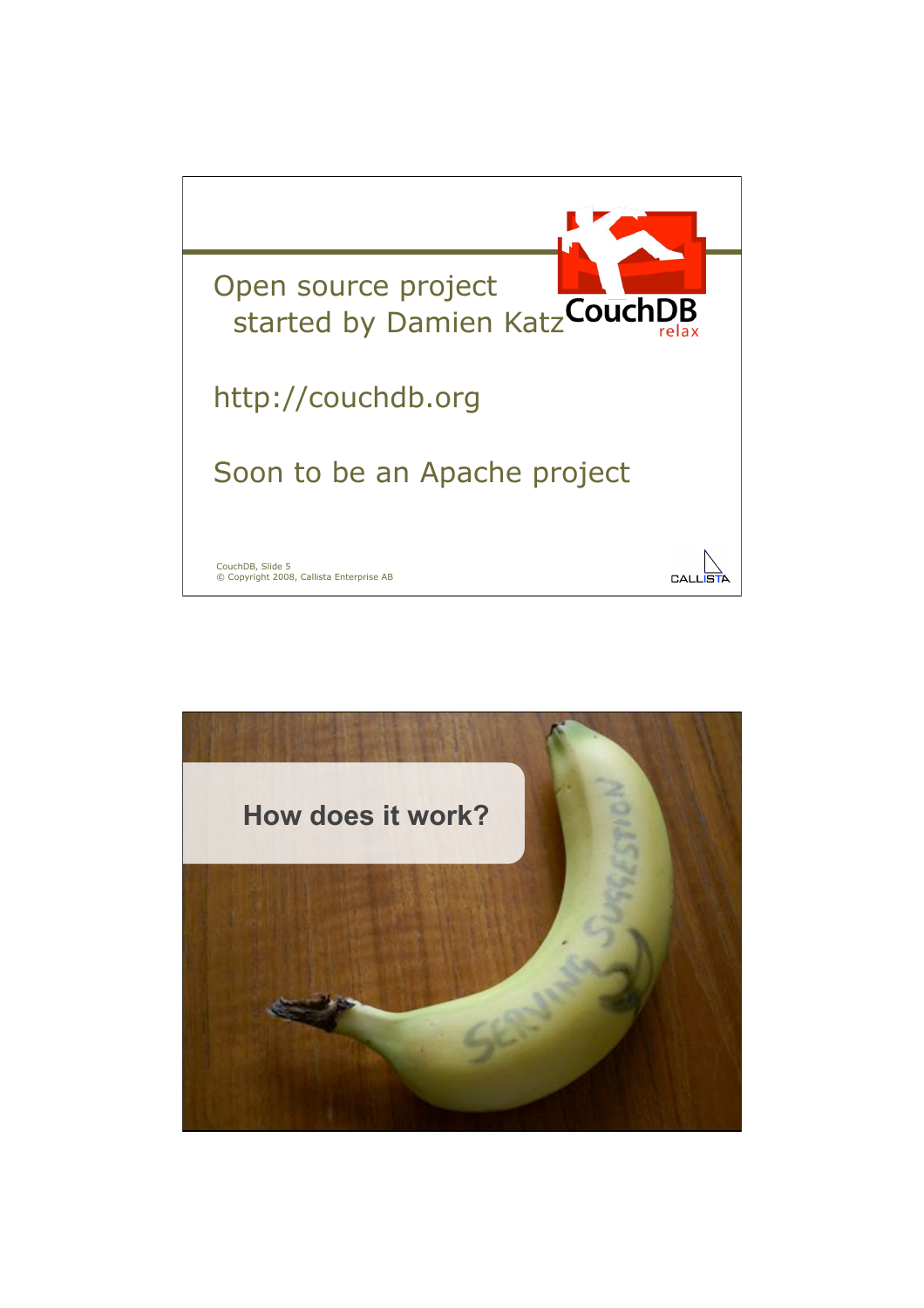

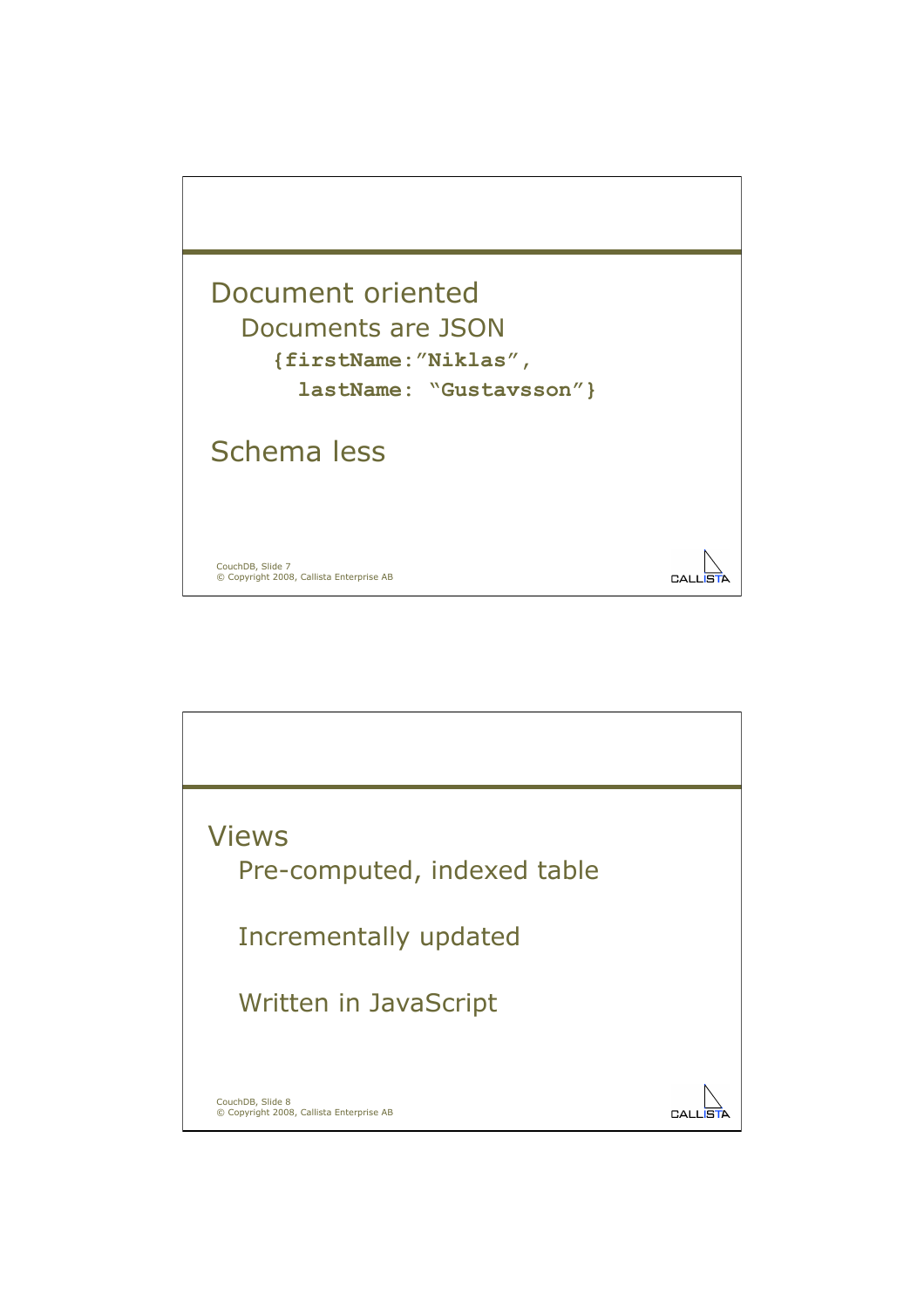

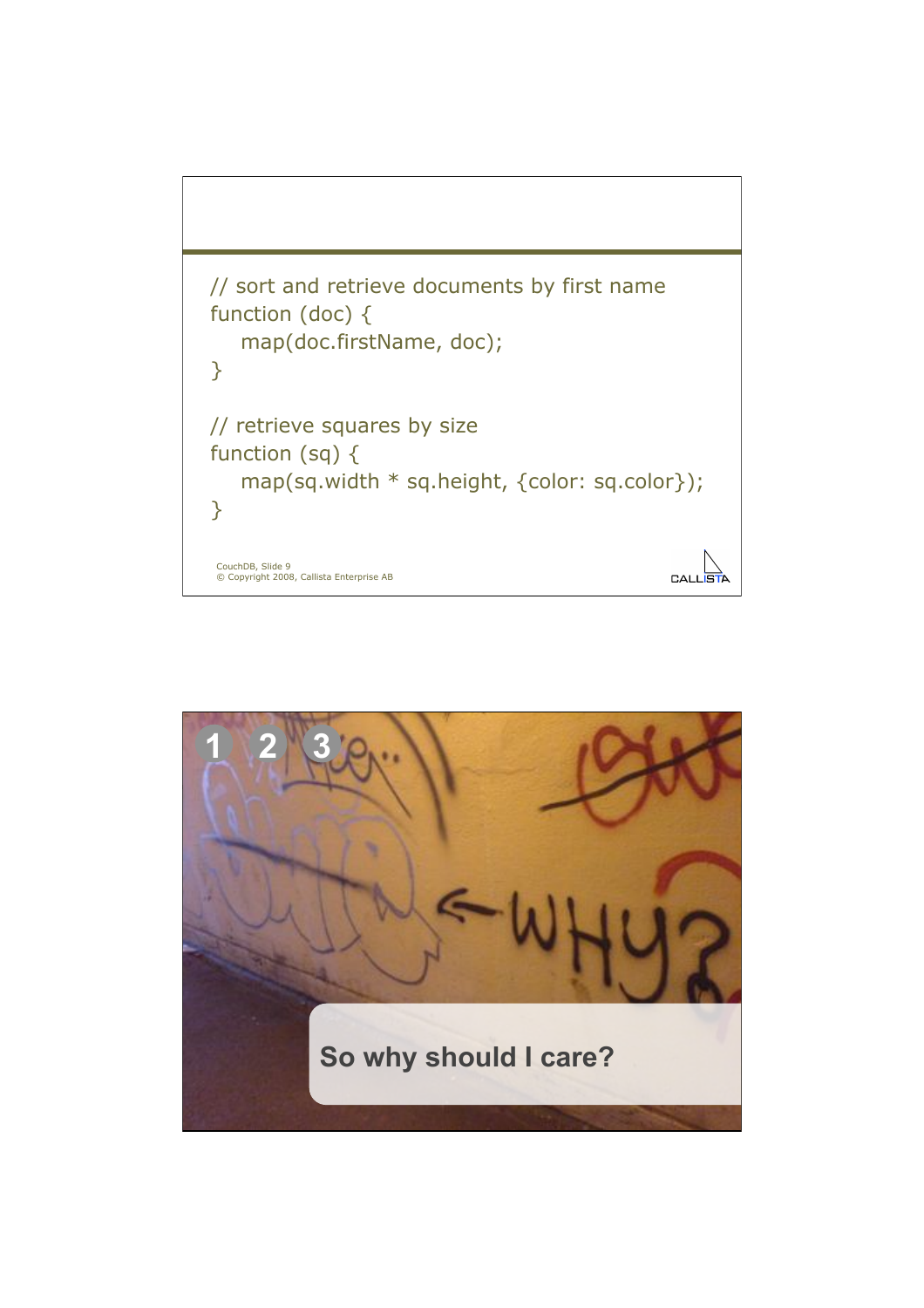

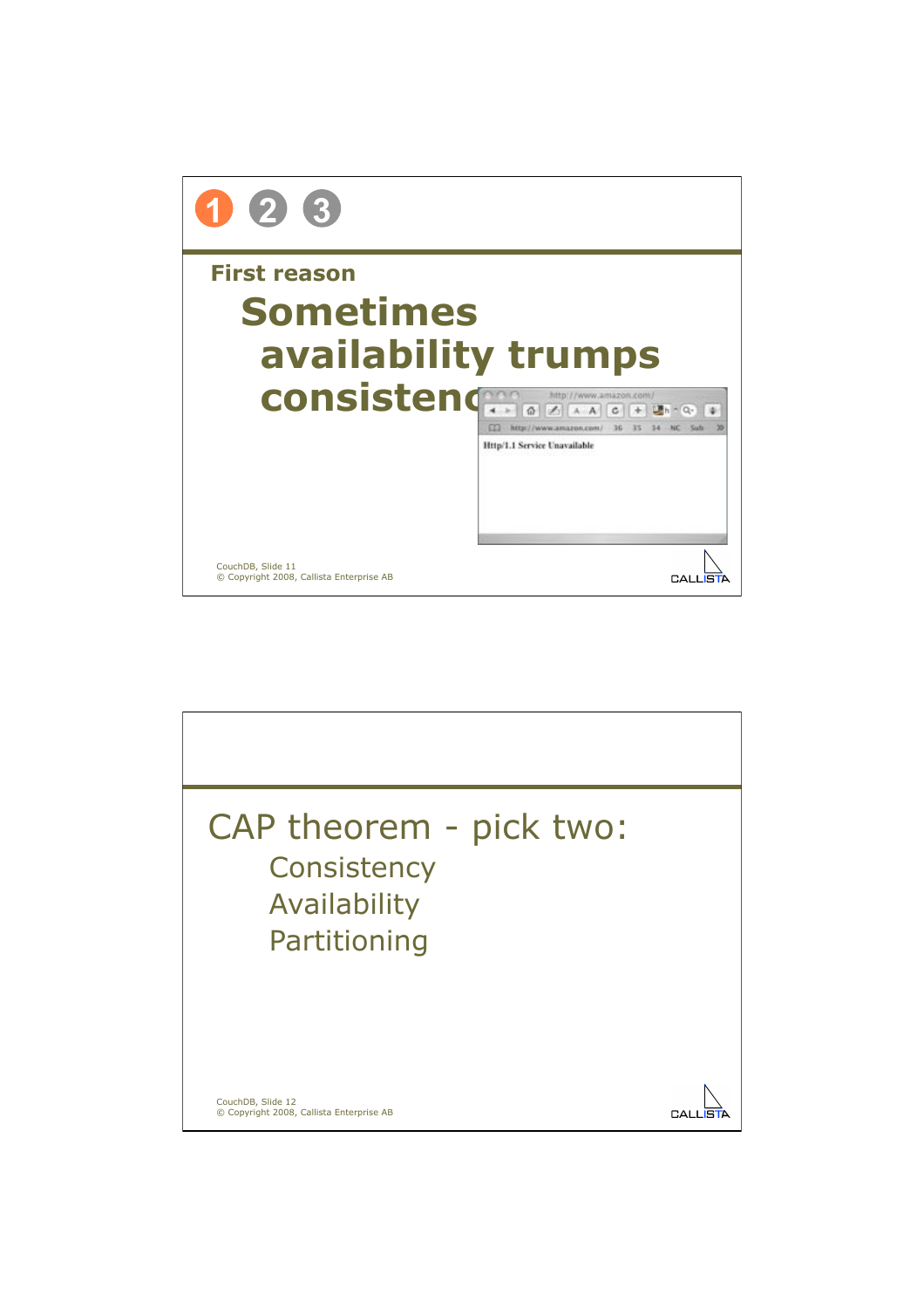

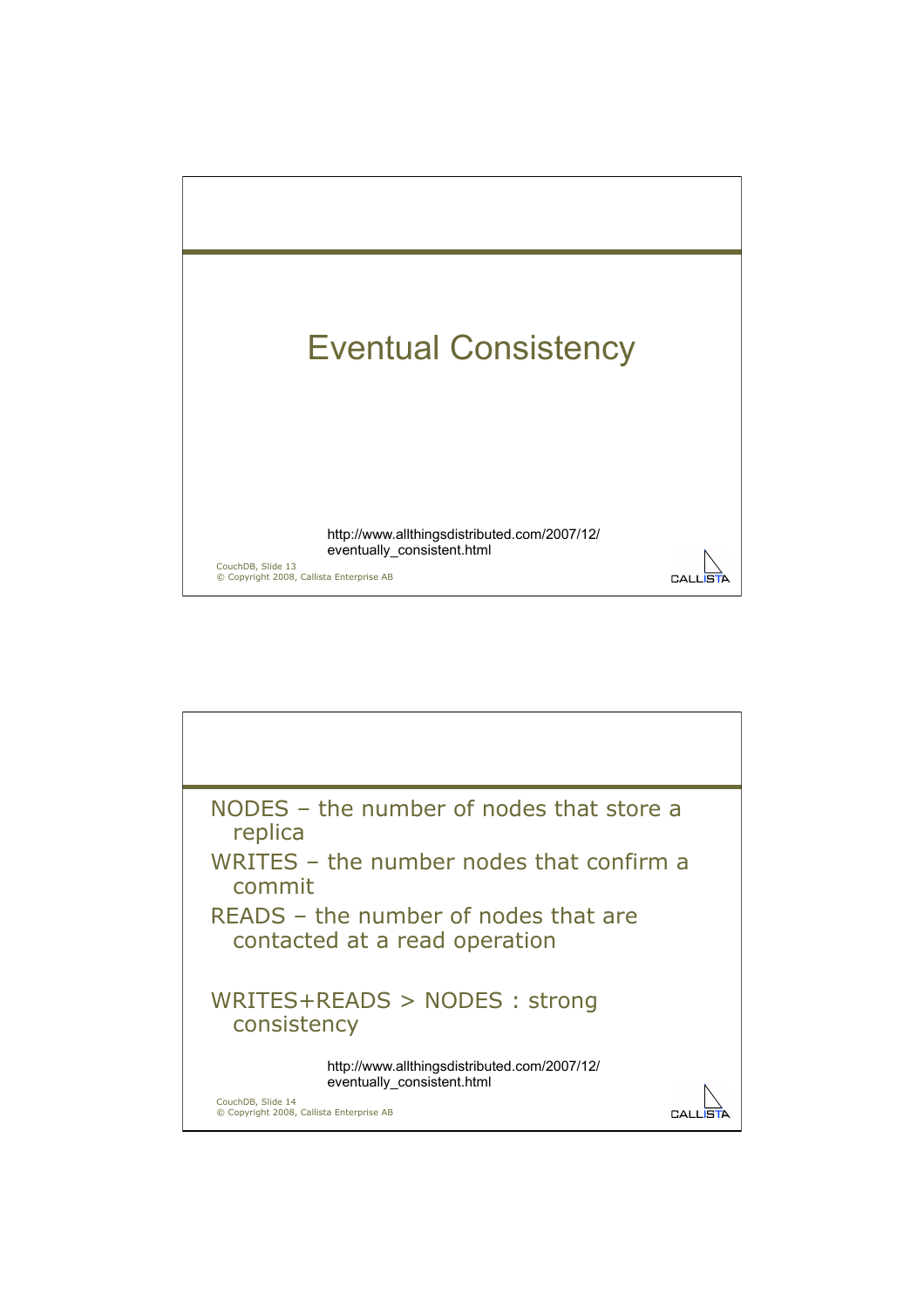

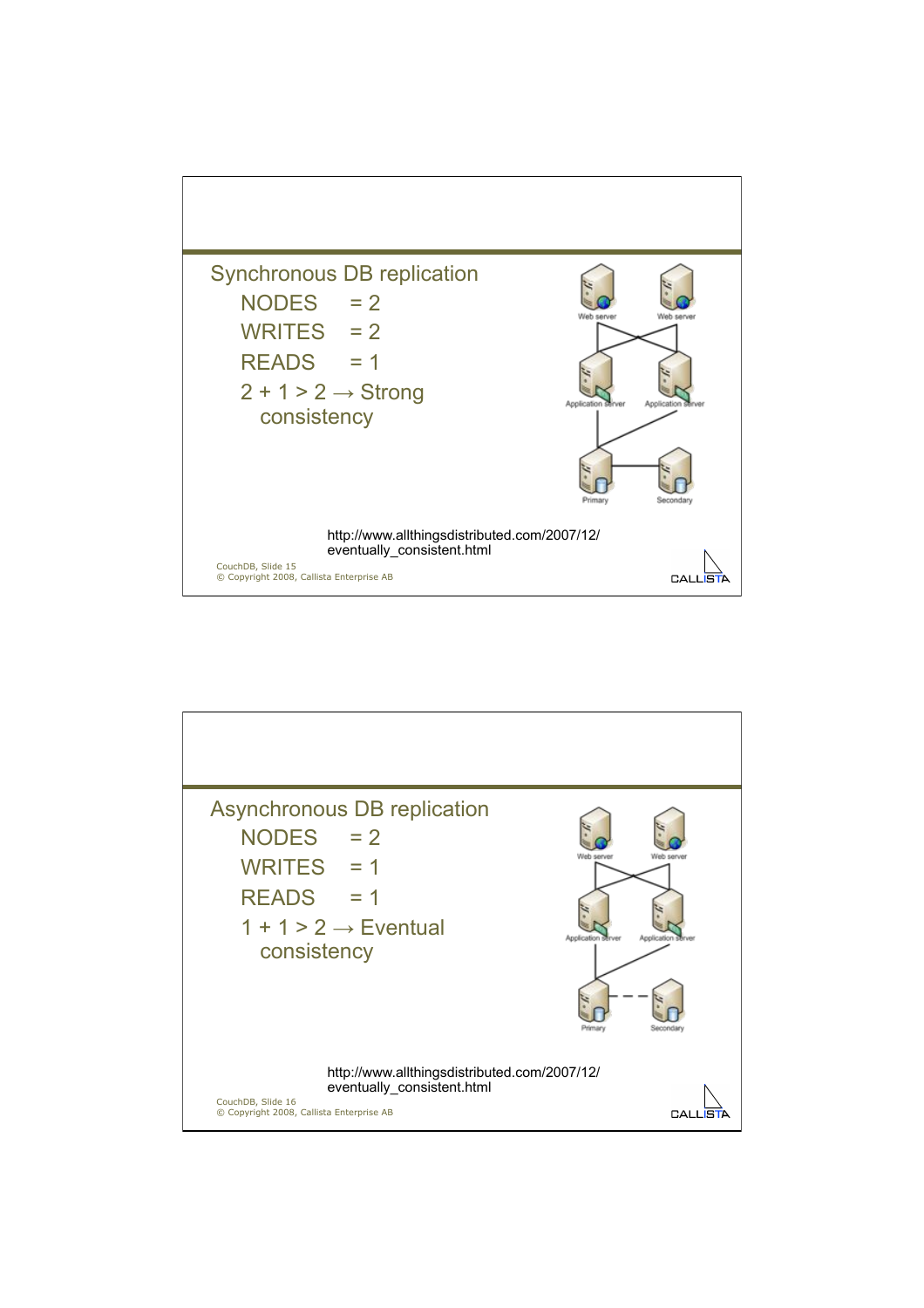

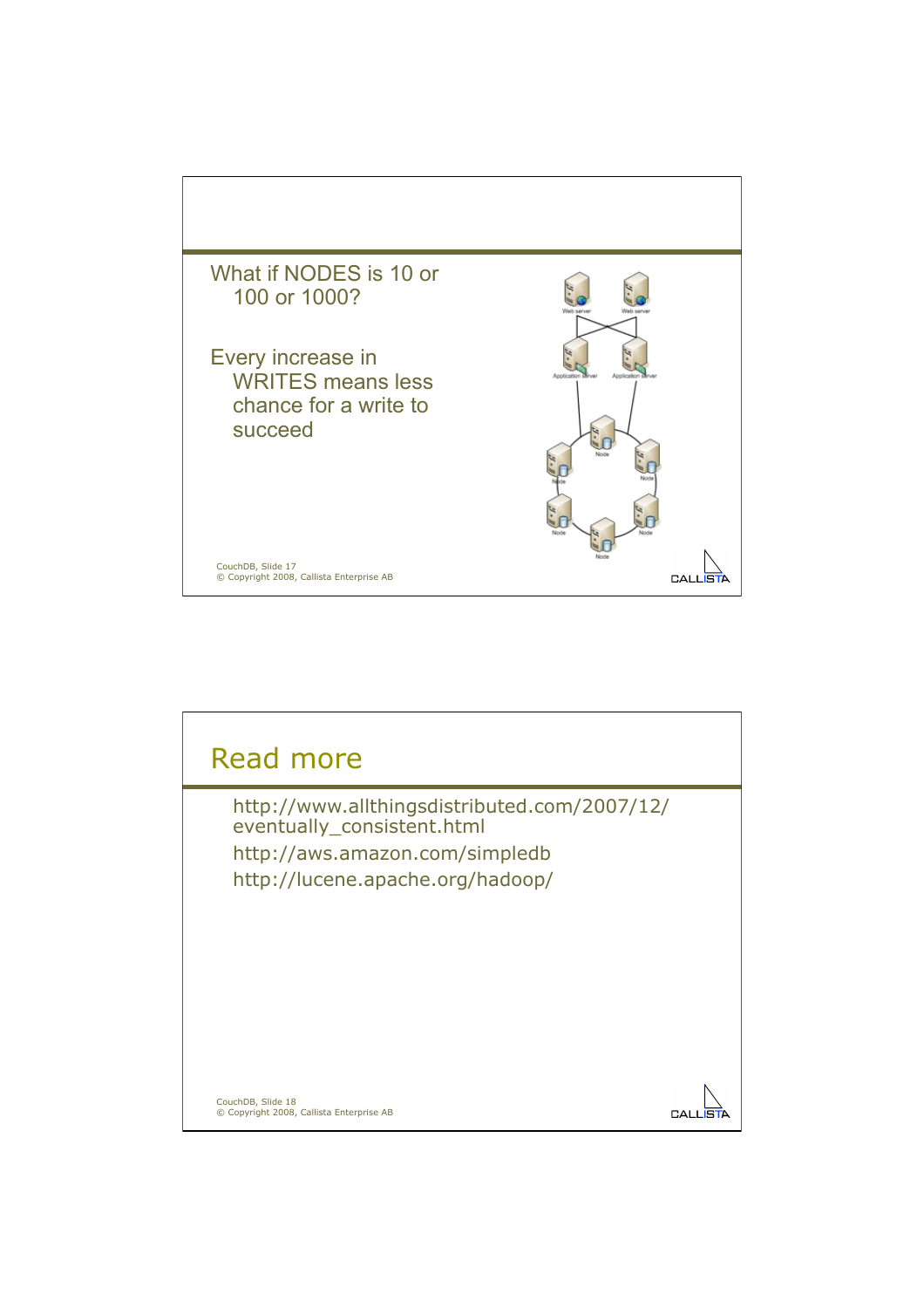

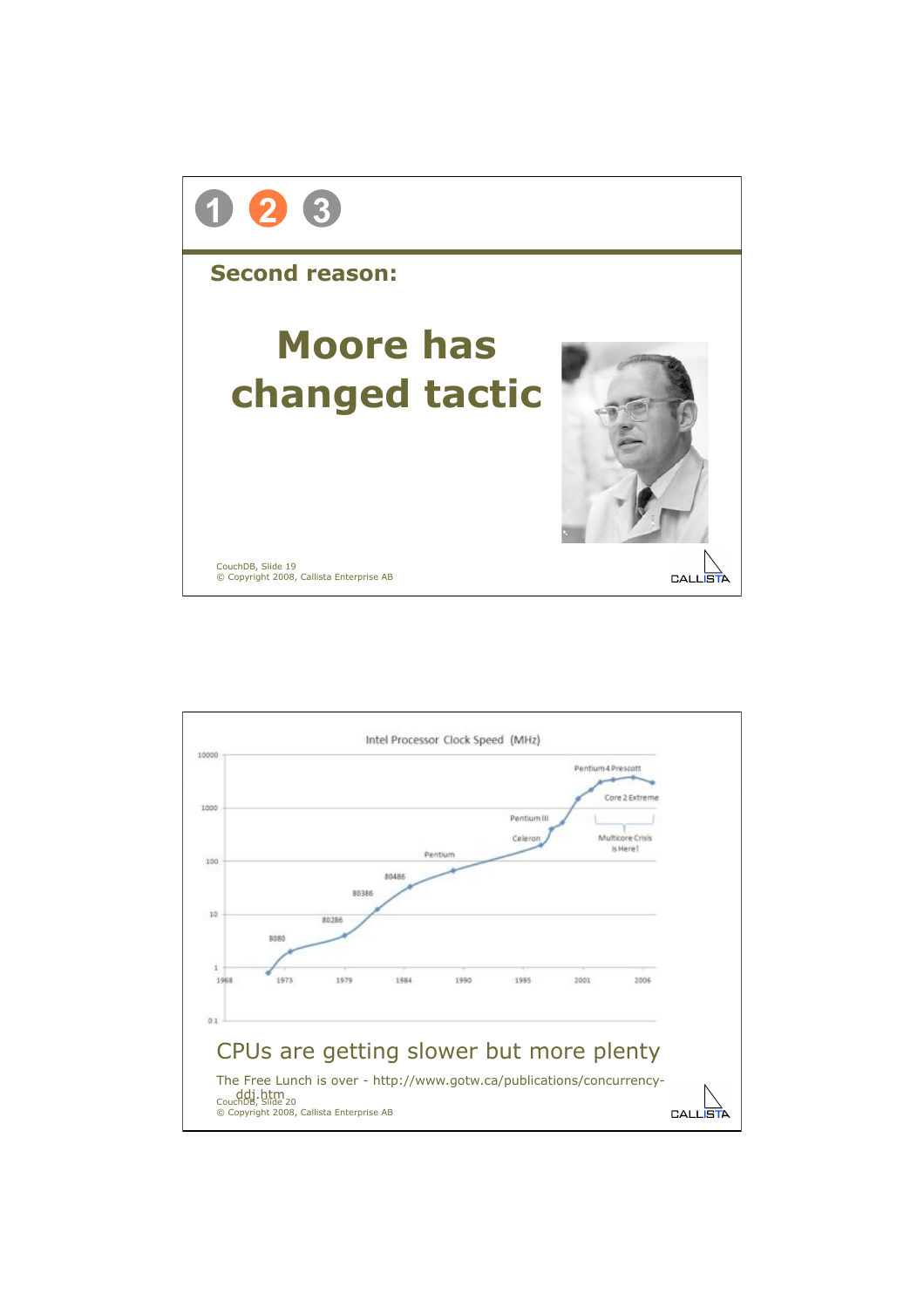

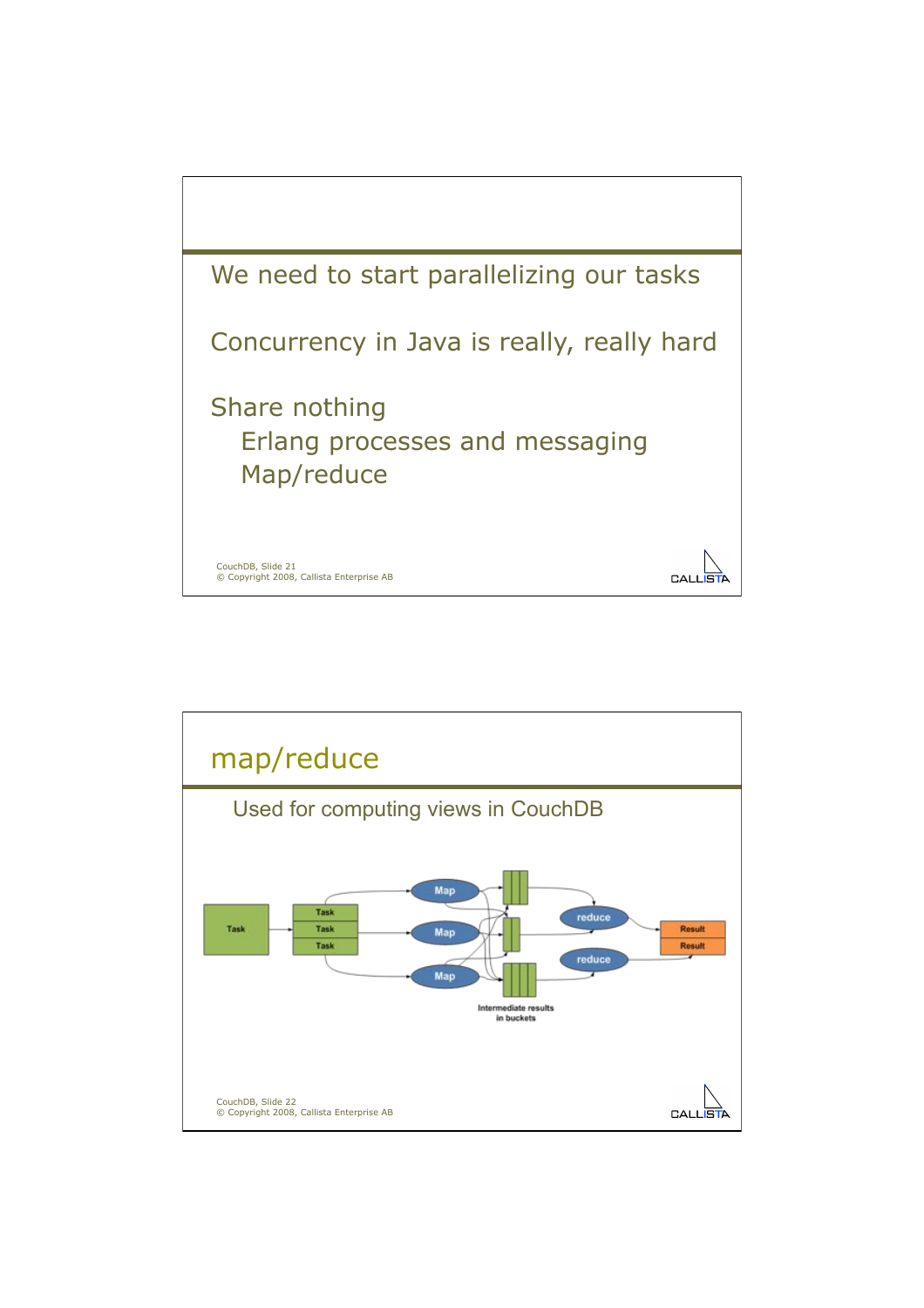

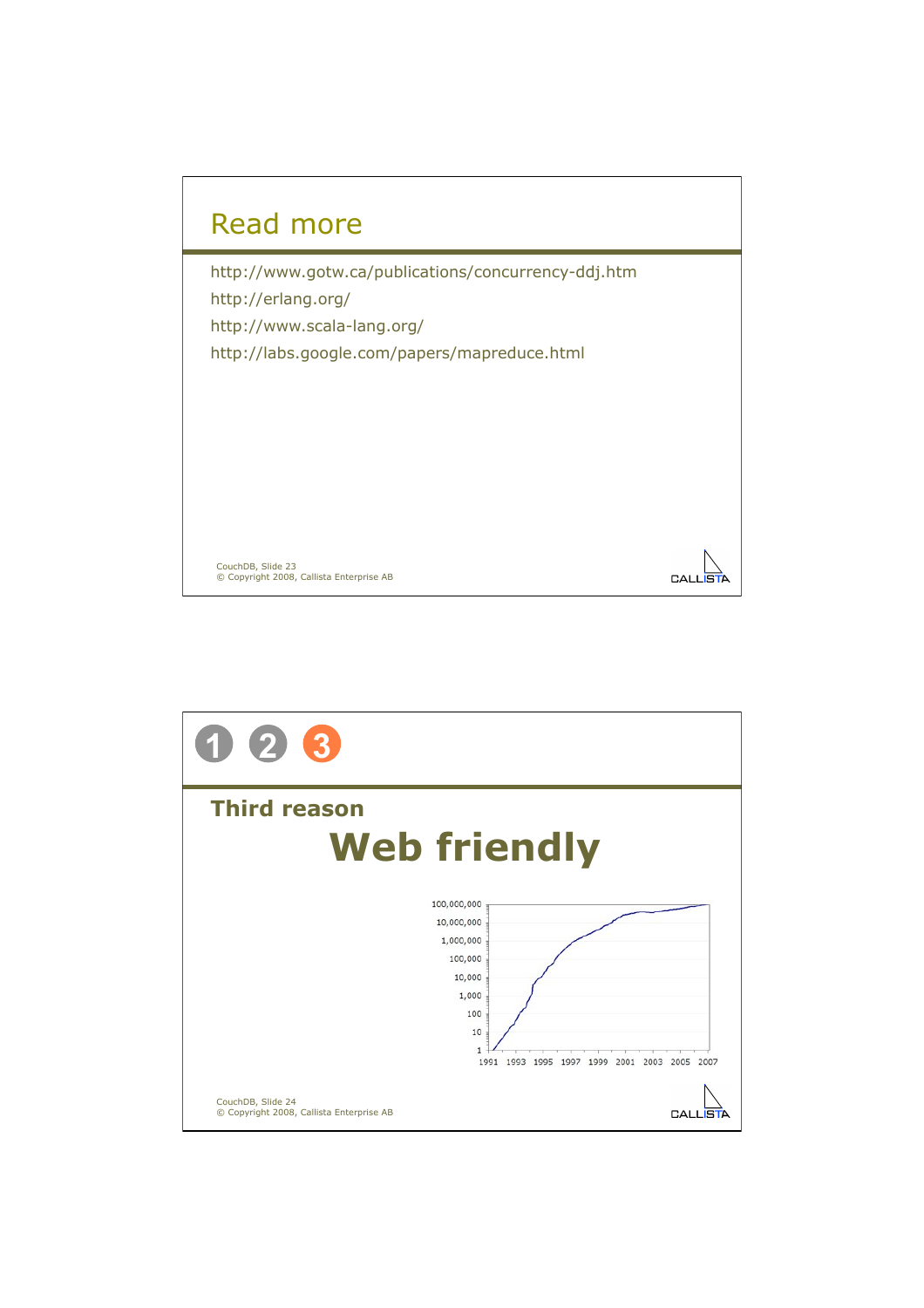

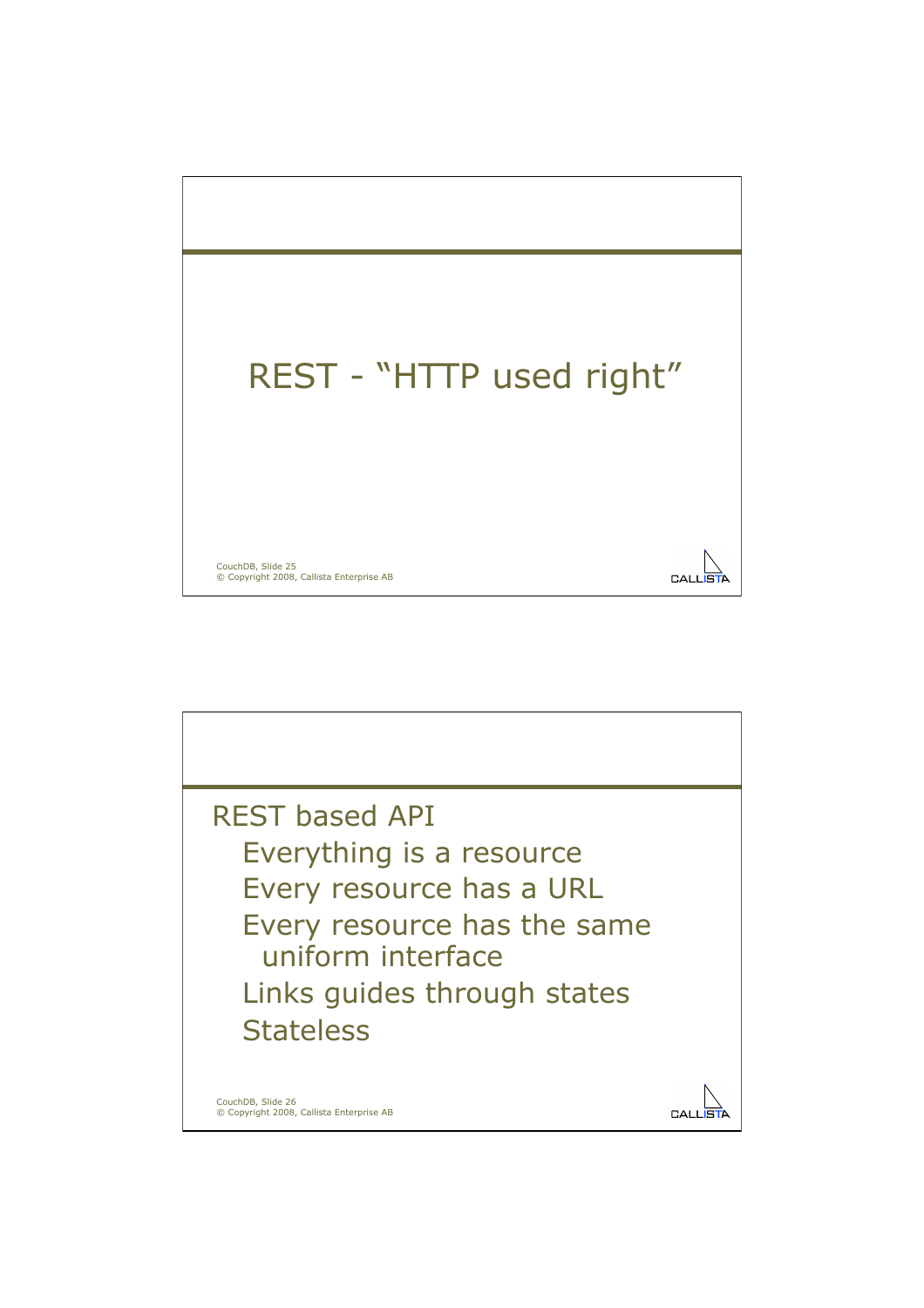

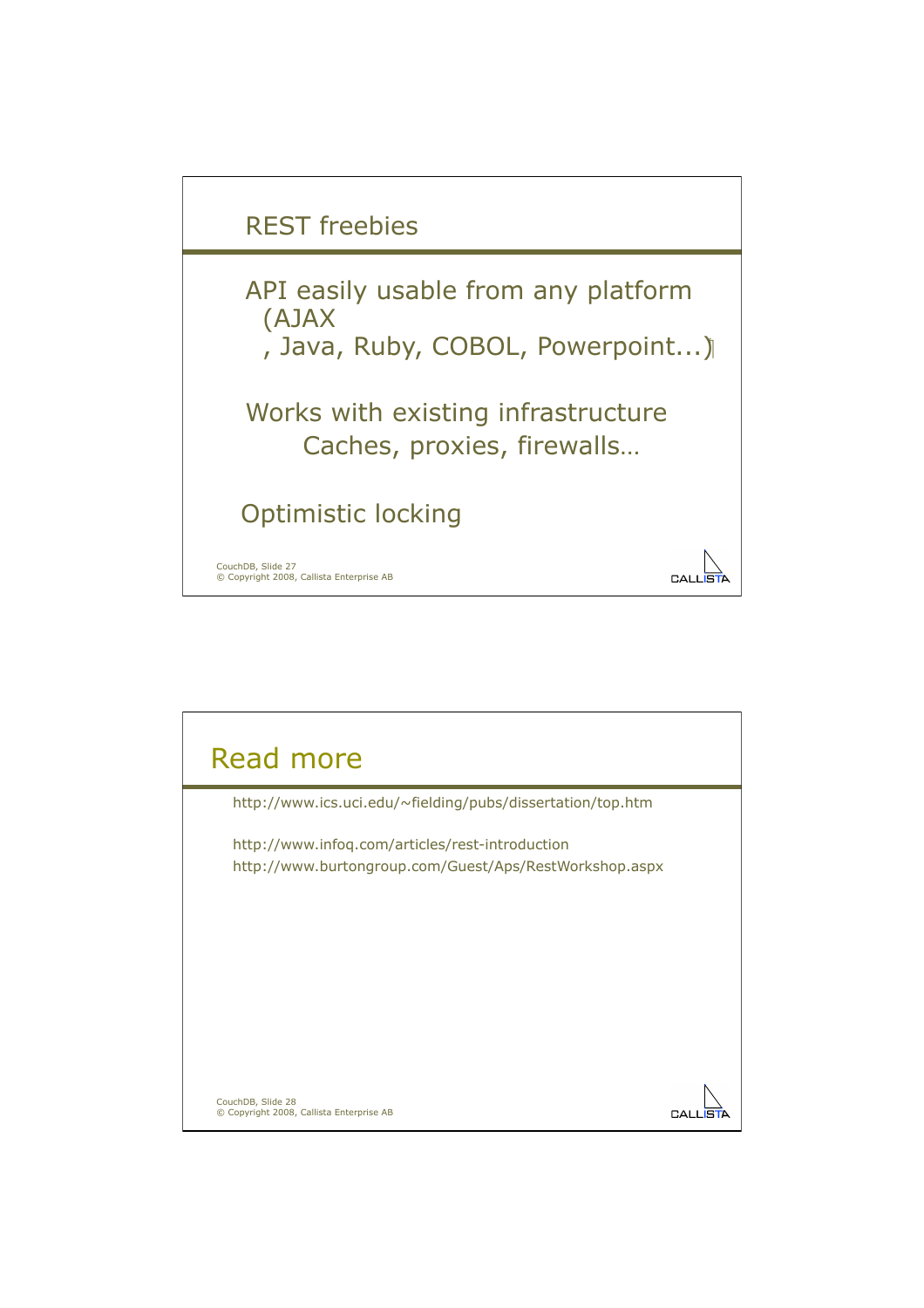

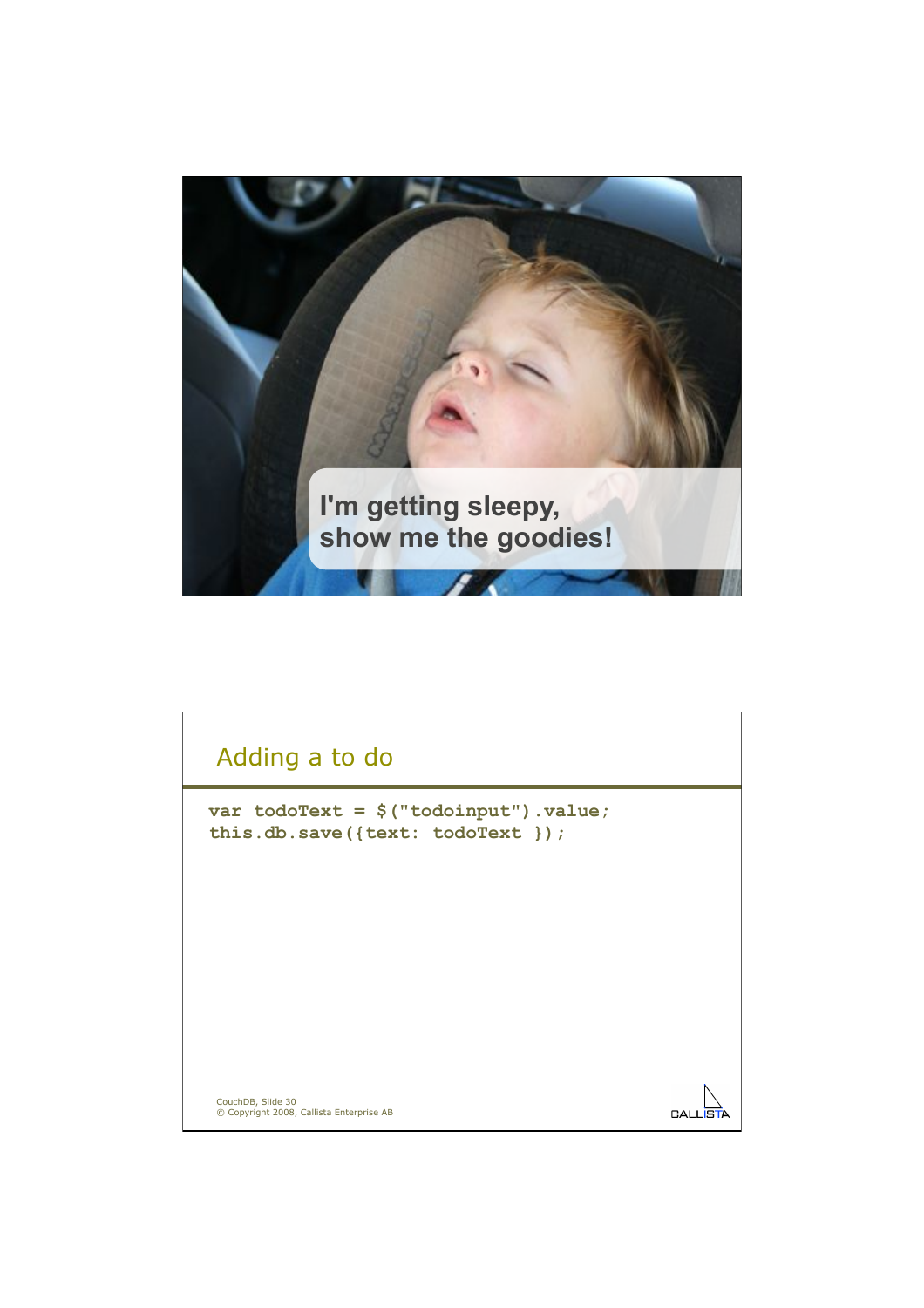## Adding a tag

```
 if(!todo.tags) { 
        todo.tags = [tag]; 
  } else { 
        todo.tags[todo.tags.length] = tag; 
} 
this.db.save(todo); 
CouchDB, Slide 31 
© Copyright 2008, Callista Enterprise AB 
                                                             CALLS
```